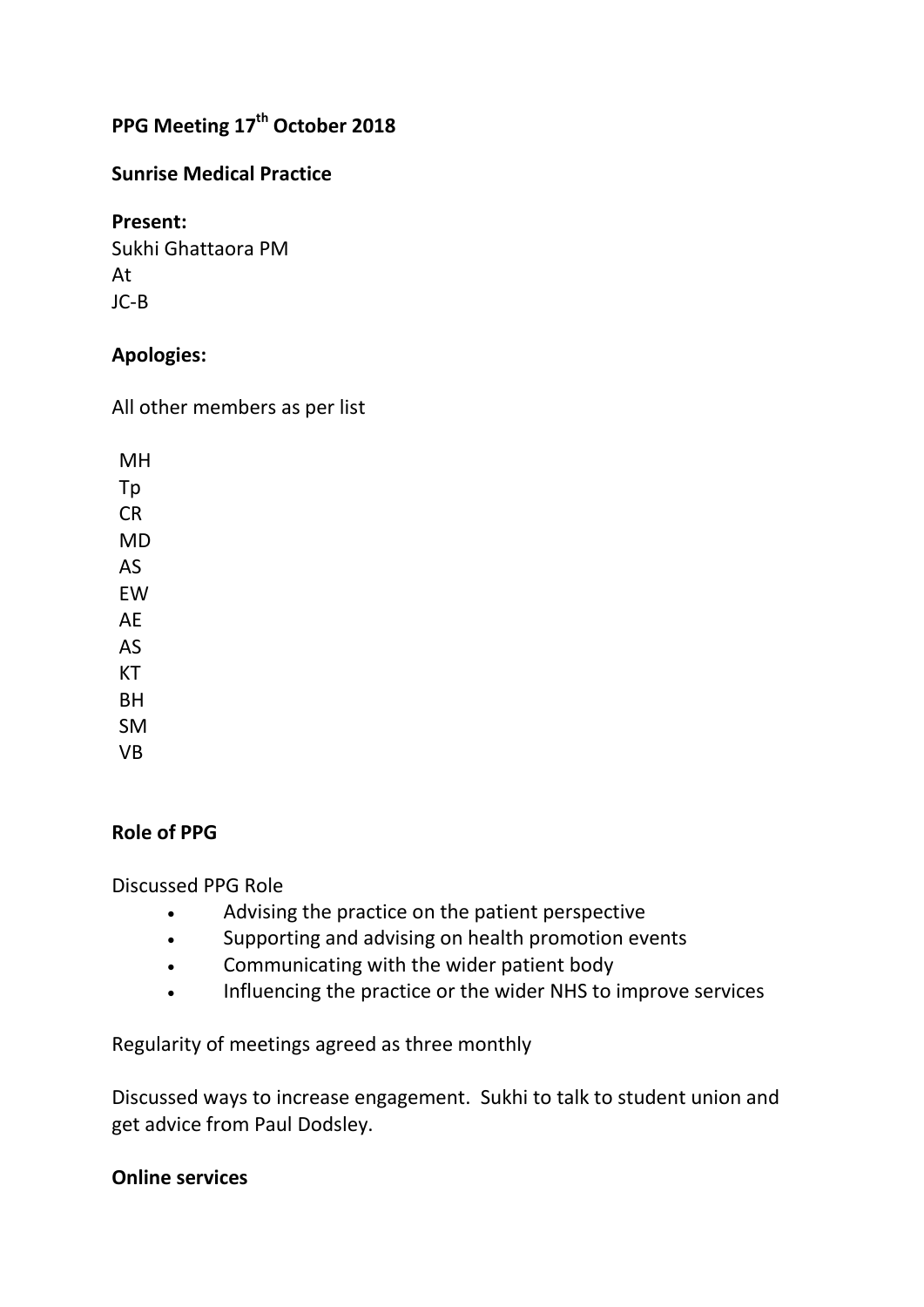Discussed how to increase uptake

Agreed that offering it over the counter would be the best way to encourage uptake

#### **Reception desk questions**

Patients agreed they don't mind being asked the reason for appointment. Complemented the availability of appointments and politeness of staff

#### **Health promotion - Suicide Awareness week**

Sukhi advised that this was a Sunrise initiated campaign being run jointly with the other medical practice and SSS at NTU Sunrise actions are:

| Activity                   | Who       | Where                   | When                      |
|----------------------------|-----------|-------------------------|---------------------------|
| Raise awareness of suicide | Sukhi $-$ | To all textable         | 12 Nov                    |
| via text link              | Sunrise   | <b>Students</b>         |                           |
| Promotion via Facebook     | Sukhi $-$ | <b>Sunrise Facebook</b> | 12-16 <sup>th</sup> daily |
|                            | Sunrise   | page                    |                           |
| Daily tweet on suicide     | Sukhi $-$ | <b>Sunrise Twitter</b>  | 12-16 <sup>th</sup> daily |
| awareness                  | Sunrise   | account                 |                           |
| Display on suicide and     | Sukhi $-$ | <b>Sunrise Surgery</b>  | $12^{th}$                 |
| mental health              | Sunrise   |                         | November                  |
| Add zero suicide link to   | Sukhi-    | Sunrise Website         | 12                        |
| website                    | Sunrise   |                         | November                  |

NTU and City site practice to add to this activity plan too

#### **Clinical issues**

Discussed mark Grenville doing med reviews – very good for stable patients Patients say they feel that their needs are being met

## **Text reminding service**

Discussed promotion campaign and agreed the schedule

| Text                                     | When      | Who to send to |
|------------------------------------------|-----------|----------------|
| If you need to be seen by your home GP   | Summer    | All students   |
| during the holidays please register as a | Easter    |                |
| "Temporary Patient."                     | Christmas |                |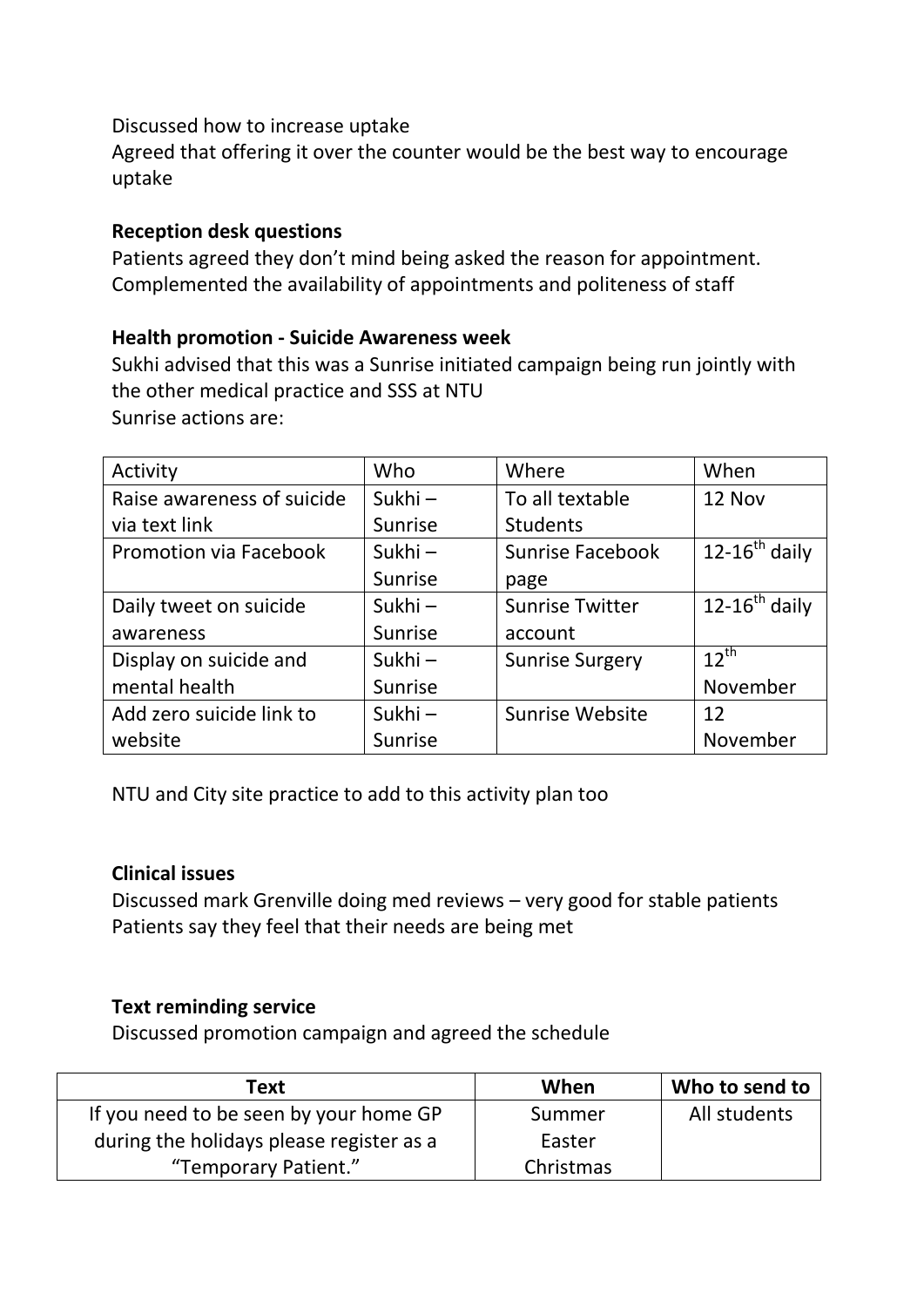| If you are on regular medication don't forget | Summer    | All students       |
|-----------------------------------------------|-----------|--------------------|
| to order your prescription before the holiday | Easter    |                    |
| break                                         | Christmas |                    |
| We do STI Screening just ring 01158483100     | November  | All students       |
| for an appointment                            | February  |                    |
|                                               | April     |                    |
| If you are thinking of quitting Smoking you   | January   |                    |
| can get advice by going to                    |           |                    |
| https://www.nhs.uk/livewell/smoking/Pages     |           |                    |
| /stopsmokingnewhome.aspx                      |           |                    |
| R U under 25? Have you had two doses of       | December  | All those          |
| MMR in your lifetime? If not ring the surgery |           | registered in      |
| for an appointment                            |           | September          |
|                                               |           | onwards            |
| Are you under 25? Have you had an ACWY        | October   | All those          |
| Meningitis vaccine? If not then contact the   |           | registered from    |
| surgery now on 01158483100                    |           | $1st$ Sept         |
| Meningitis is serious  please go to           | October   | all students       |
| https://www.nhs.uk/conditions/meningitis/     |           |                    |
| Sepsis can be serious. For information go to  | December  | All patients       |
| https://www.nhs.uk/conditions/sepsis/         |           |                    |
|                                               |           |                    |
| You can book appointments, order repeat       | October   | All patients       |
| prescriptions and view your records online -  | Jan       |                    |
| please ask for a form at reception            | April     |                    |
| Are you "getting it on"  free condoms         | Oct       | All students       |
| available. Pop in to reception at Sunrise     | Jan       | under 25           |
| Medical Practice 01158483100                  | April     |                    |
| Worried about an eating disorder? There is    | Oct       | <b>All Clifton</b> |
| support available on site. Ring 01158483100   | Jan       | students           |
| for further advice                            | April     |                    |

# **Website**

Viewed current website